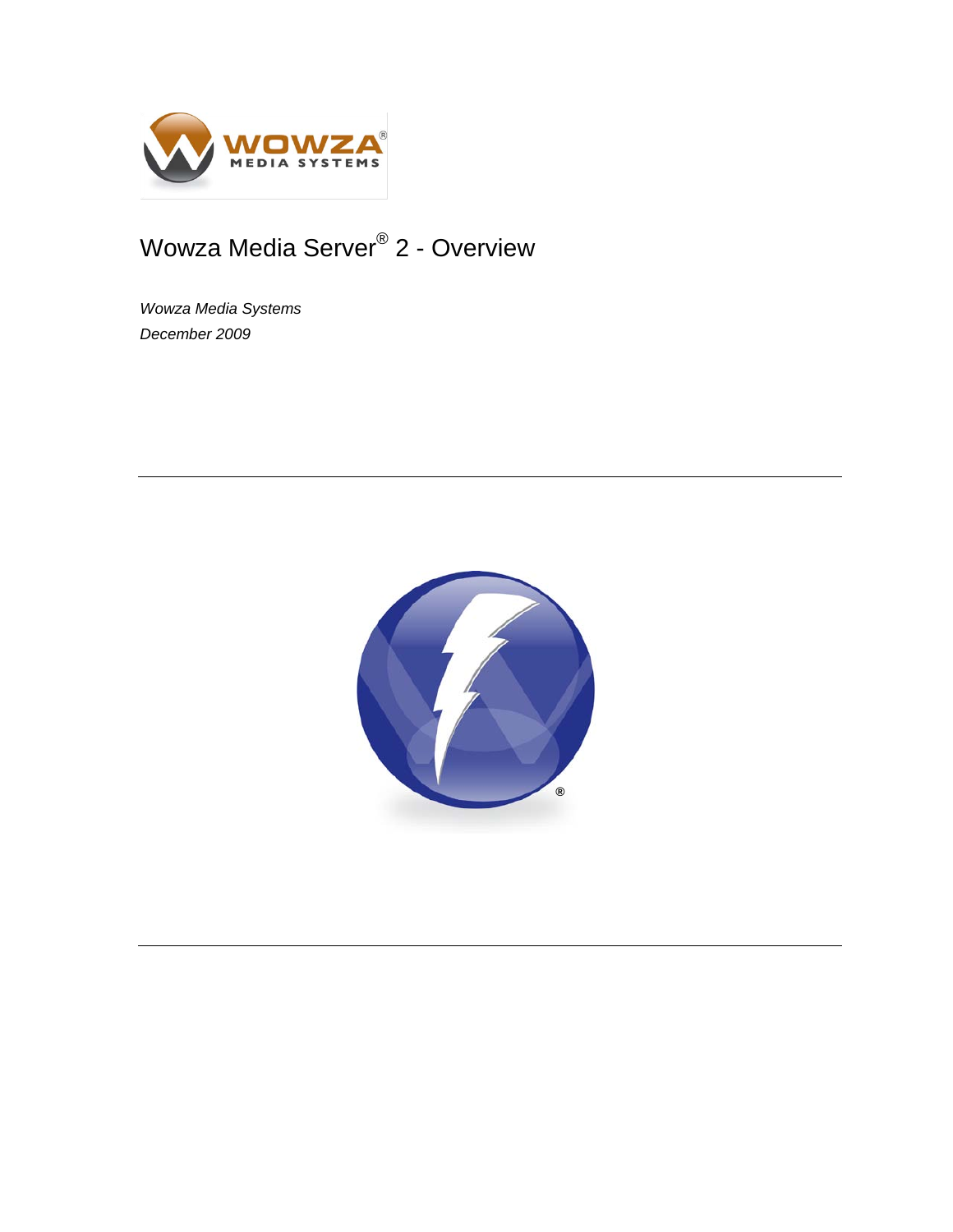#### *© 2006 - 2009 Wowza Media Systems, Inc. All rights reserved.*

*This document is for informational purposes only and in no way shall be interpreted or construed to create any warranties of any kind, either express or implied, regarding the information contained herein.*

#### *Third-Party Information*

*This document contains links to third-party websites that are not under the control of Wowza Media Systems, and Wowza Media Systems is not responsible for the content on any linked site. If you access a third-party website mentioned in this document, then you do so at your own risk. Wowza Media Systems provides these links only as a convenience, and the inclusion of any link does not imply that Wowza Media Systems endorses or accepts any responsibility for the content on third-party sites*

#### *Trademarks*

*Wowza, Wowza Media Systems, Wowza Media Server and related logos are trademarks of Wowza Media Systems, Inc., and may be registered in the United States or in other jurisdictions including internationally.*

*Adobe and Flash are registered trademarks of Adobe Systems Incorporated, and may be registered in the United States or in other jurisdictions including internationally.* 

Silverlight is either a registered trademark or a trademark of Microsoft Corporation in *the United States and/or other countries.*

*QuickTime, iPhone and iPod are either registered trademarks or trademarks of Apple, Inc. in the United States and/or other countries.*

*Other product names, logos, designs, titles, words, or phrases mentioned may be trademarks, service marks or trade names of other entities and may be registered in certain jurisdictions including internationally.*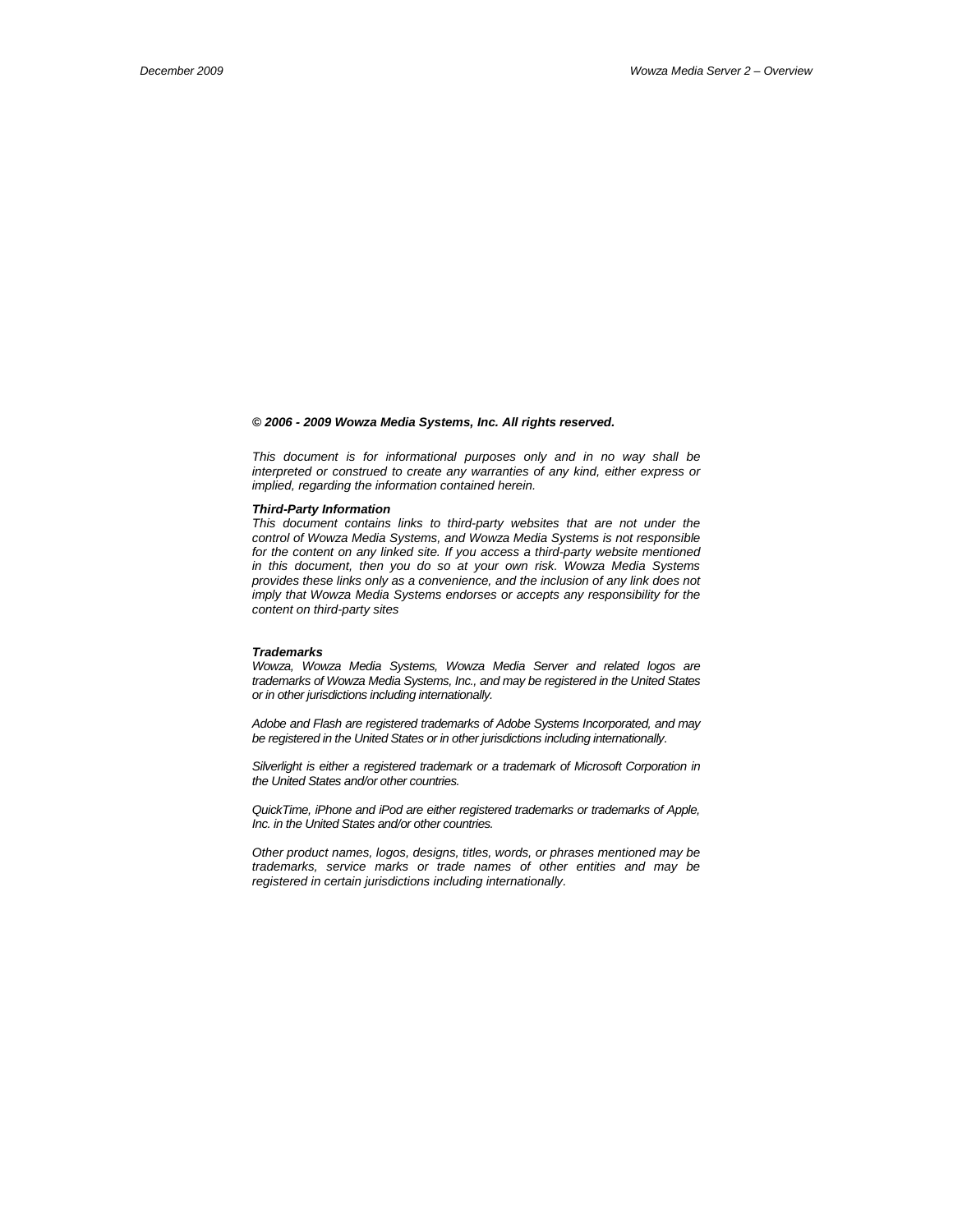*© 2006 - 2009 Wowza Media Systems, Inc. All rights reserved.*

# **Contents**

| Figure 1. Wowza Unifies Multi-Protocol, Multi-Client Media Streaming 2               |  |
|--------------------------------------------------------------------------------------|--|
| Figure 2. Segregated workflow approach is expensive in capital, resources & labor  3 |  |
| Figure 3. Unified workflow approach: saves costs in encoding, servers & storage  4   |  |
| Real-Time Messaging Protocol (RTMP): Fully Interactive Flash Streaming 4             |  |
| Apple HTTP Streaming for iPhone, iPod touch, QuickTime and Safari browser 5          |  |
|                                                                                      |  |
| Real-Time Streaming Protocols: QuickTime, Mobile Devices and IPTV  5                 |  |
|                                                                                      |  |
|                                                                                      |  |
|                                                                                      |  |
|                                                                                      |  |
| Figure 4. Live H.264/HE-AAC streaming with non-Flash encoders (RTSP/RTP) 6           |  |
|                                                                                      |  |
|                                                                                      |  |
|                                                                                      |  |
|                                                                                      |  |
|                                                                                      |  |
|                                                                                      |  |
|                                                                                      |  |
|                                                                                      |  |
| Figure 6. Unlimited streaming scalability for live and on-demand 10                  |  |
|                                                                                      |  |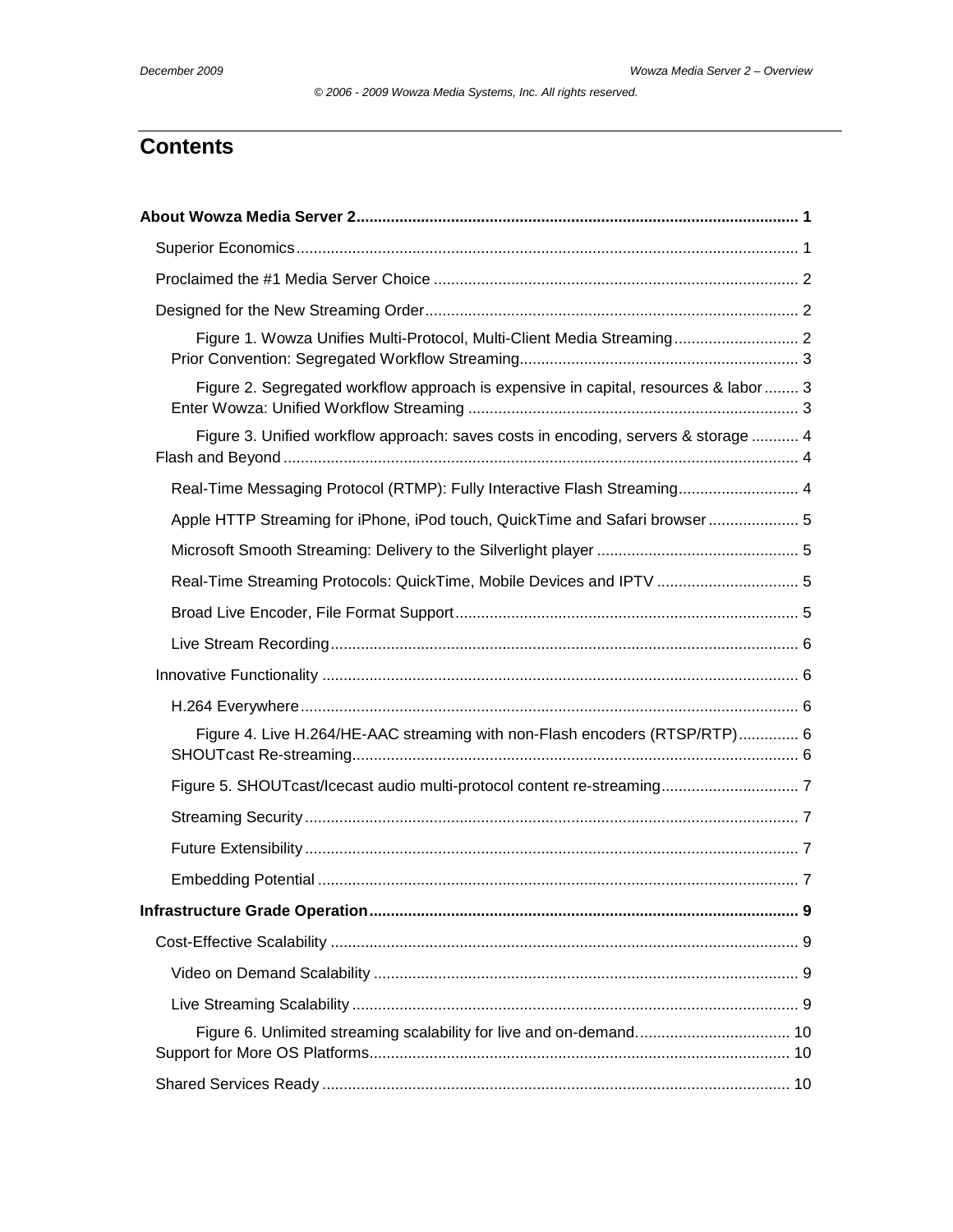### © 2006 - 2009 Wowza Media Systems, Inc. All rights reserved.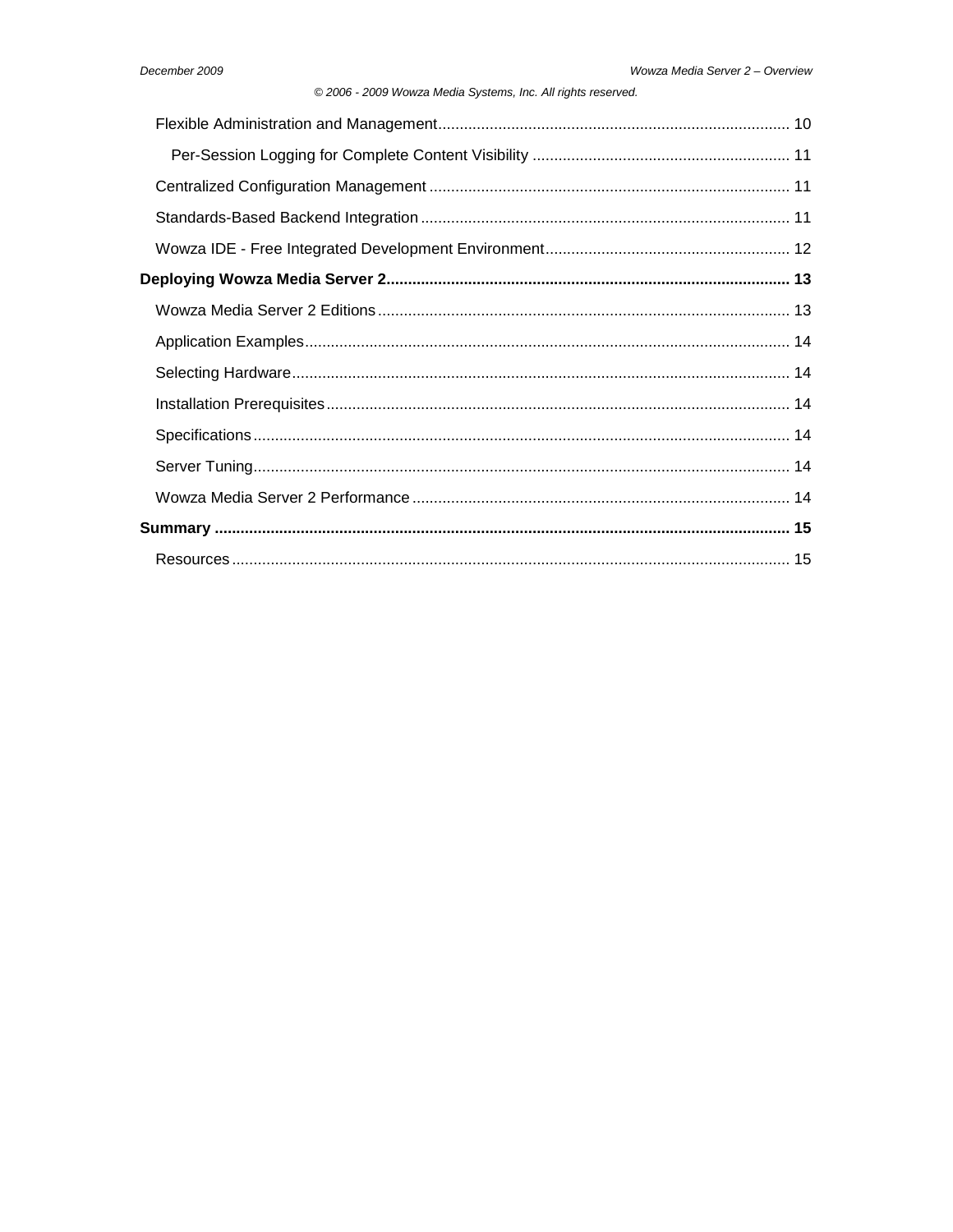# <span id="page-4-0"></span>**About Wowza Media Server 2**

In February 2007 Wowza Media Systems launched Wowza Media Server Pro, the first commercial and truly industrial strength alternative to the Adobe® Flash® Media Server products (FMIS and FMSS). Since then, Wowza Media Server has gained over 30,000 licensees all over the world, garnered numerous awards, including being named *Streaming Media Magazine's* Editors' Pick and the Readers' Choice for Best Server two year in a row, ahead of the products from Adobe and Microsoft®.

Wowza Media Server 2 takes the proven Wowza Pro platform beyond Flash. It extends this highperformance, extensible and fully interactive media streaming software to a wide variety of media player technologies. including such popular media players as Adobe's Flash player, Microsoft's Silverlight® player, Apple's iPhone® and iPod® touch, and Apple's QuickTime® player.

Wowza Media Server 2 supports many streaming protocols, including the Real-Time Messaging Protocol (RTMP), Microsoft Smooth Streaming, Apple HTTP Live Streaming, Real-Time Streaming Protocol (RTSP), Real-time Transport Protocol (RTP), MPEG2 Transport Streams (MPEG-TS) and more.

With this unique complement of protocols, streaming capabilities, innovative features and an unbiased focus on media delivery, Wowza Media Server 2 establishes a new product category: **Unified Media Server**.

This sets Wowza Media Server apart as not only an alternative to the Adobe Flash Media Server products, but as a platform that is a much more efficient, cost cost-effective and easier-to-manage unified alternative to many separate, client-specific media servers, including Microsoft Server with IIS, Apple QuickTime Streaming Server (Darwin), and others.

With its market leading per-server performance and pricing, and innovative features, Wowza Media Server 2 makes multi-protocol, multi-client streaming practical and affordable for organizations of all sizes – from individuals to enterprises, hosting companies and content delivery networks (CDN).

# <span id="page-4-1"></span>**Superior Economics**

Wowza Media Server 2 is offered in several economical editions to fit business models and budgets of a wide variety of users.

At just \$995, **Wowza Media Server 2 Perpetual edition** delivers the multi-protocol, multi-client streaming performance with a total cost of ownership (TCO) nearly 90% lower than a single-protocol, single-client Adobe Flash Media Interactive Server (FMIS) or Microsoft Server with IIS.

The **Wowza Media Server 2 Subscription edition** takes the savings even further with a friction-free monthly subscription that starts at just \$65/month per server and even cheaper in volume. The Wowza Server Subscription includes all future upgrades at no additional cost and requires no up-front investment, no long term contract, and lets you add or delete servers as needed while only paying for the servers used.

Wowza has also teamed with Amazon Web Service to make billing quick, easy, and secure for the combination of Wowza Media Server 2 licensing, machine time with various Amazon EC2 instances and bandwidth. Offered as a self-managed, hosted solution, this is another friction-free and costeffective option that requires no upfront investment and lets you scale up or down for streaming multiclient media using Amazon EC2 infrastructure.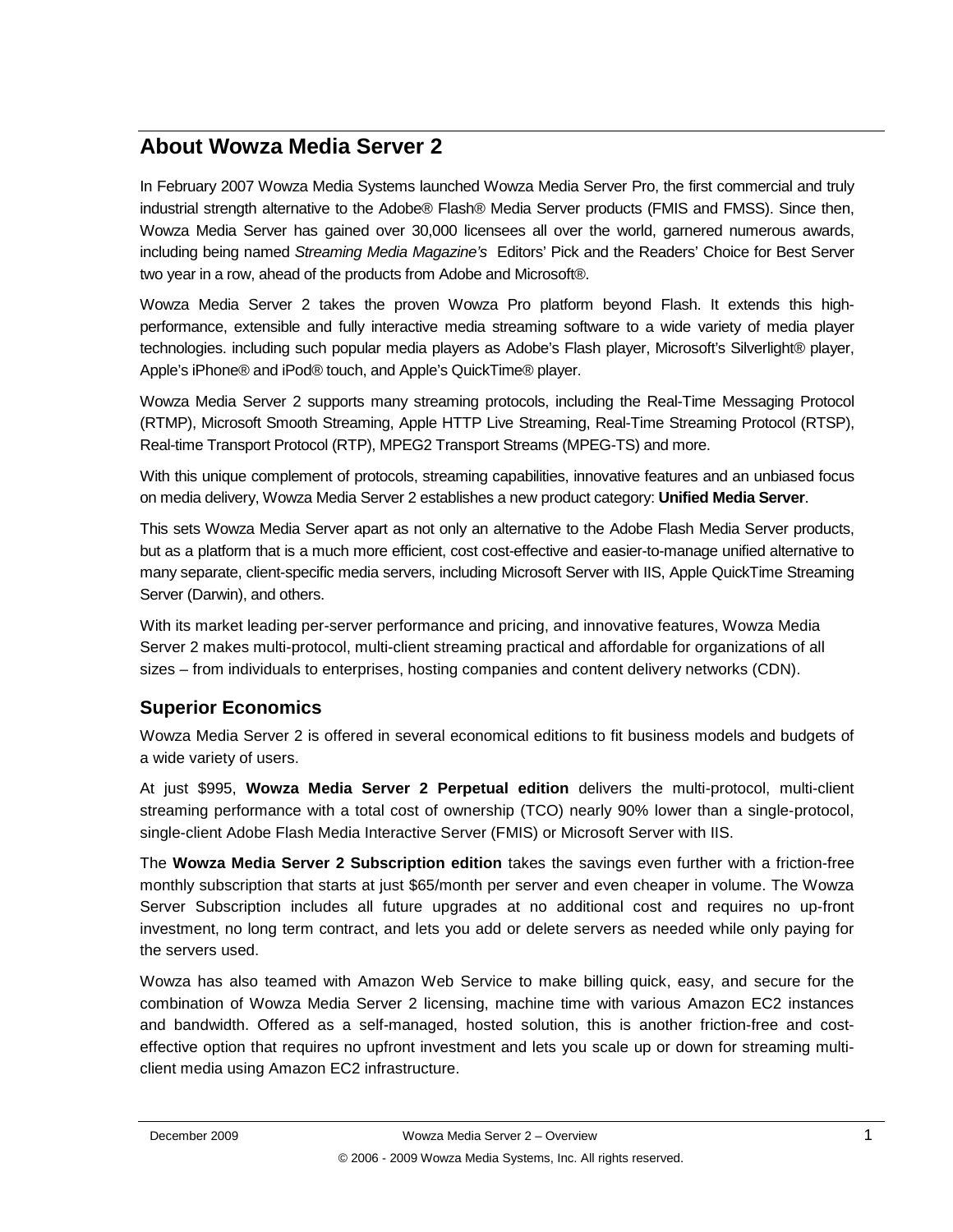These favorable economics offered by Wowza Media Server 2 are the result of its high-performance, lower licensing cost, and its innovative *unified workflow streaming* capability. The unified workflow capability eliminates the need for separate client-specific encoders and servers, saving you money in capital and operating expenses. This means you don't have to be locked into a specific player client or protocol technology, or compromise your deployment flexibility and future growth as you would with the competing servers.

# <span id="page-5-0"></span>**Proclaimed the #1 Media Server Choice**

In addition to being named Streaming Media Magazine's Editors' Pick and the #1 media server choice for two years running, Wowza Media Server 2 was recognized by the Streaming Media Magazine readers as the **Best Streaming Innovation** of 2009. Why all this praise? Because Wowza Media Server outperforms the competition in reliability, scalability, features, innovation and cost-effectiveness.

Visit Wowza Media Systems [web site](http://www.wowzamedia.com/testimonials.html) to see what our customers are saying about Wowza and Wowza Media Server.



# <span id="page-5-1"></span>**Designed for the New Streaming Order**

Maintaining a streaming status quo is no longer an option. Content owners and producers want their content to reach users everywhere - on the desktop, mobile devices and the living rooms. Users want their content everywhere as well, on any device without being tethered to a specific technology. That creates a number of challenges that impacts both the content production as well as delivery.

The Wowza Media Server 2 unified workflow approach is changing the way the business of online video is conducted. Wowza is setting a new benchmark for media servers in functionality, performance, flexibility, and overall value, economic and operational. It effectively addresses the multi-protocol, multiclient media delivery challenges that the content owners, producers and network operators are facing.



<span id="page-5-2"></span>*Figure 1. Wowza Unifies Multi-Protocol, Multi-Client Media Streaming*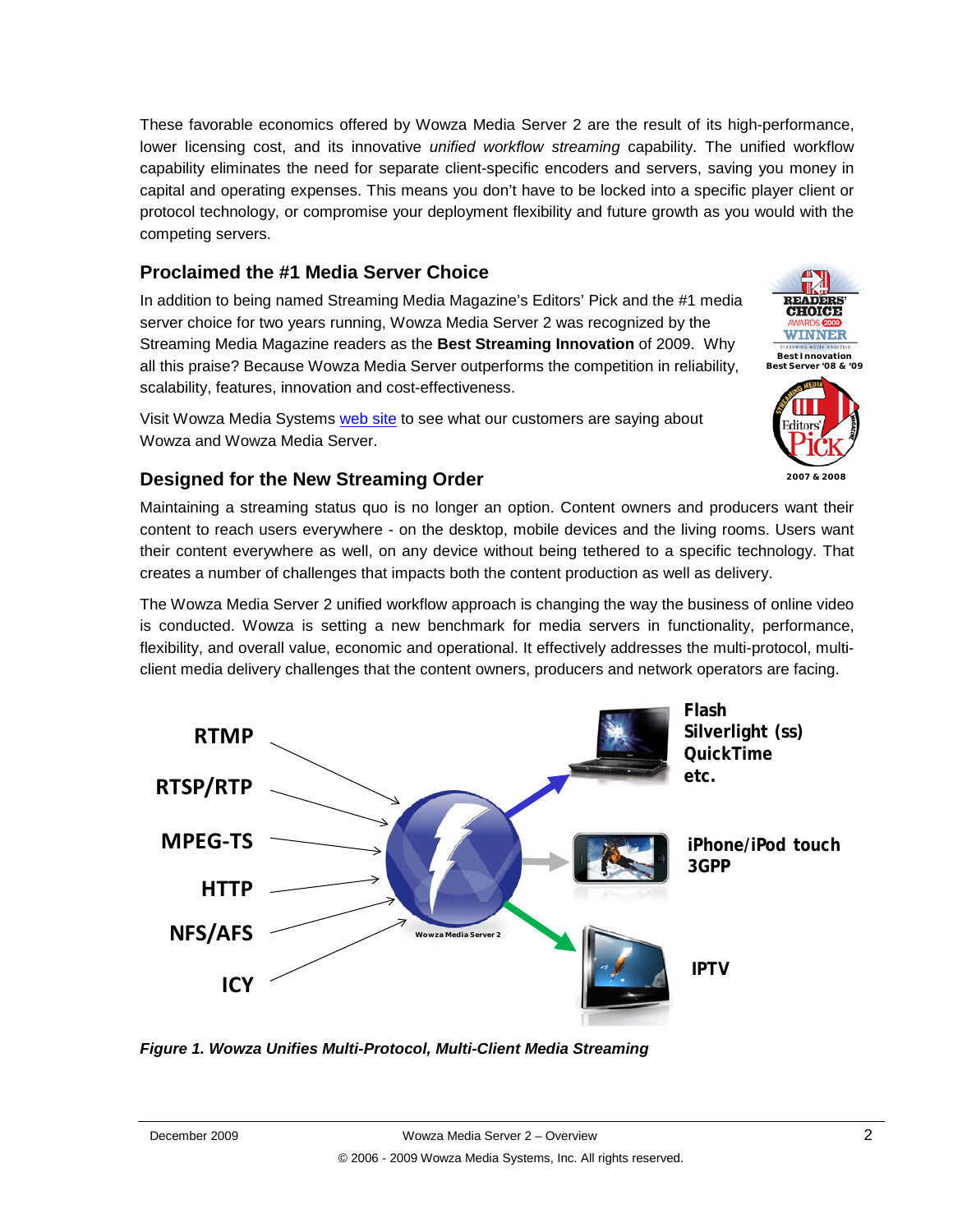Wowza Media Server 2 is geared for high performance. It is a tightly architected 64-bit Java server built from the ground up for multi-protocol, multi-client media streaming. It scales up effectively with the growing demand for streaming content and its industrial strength architecture is specifically tuned to efficiently utilize the CPU, and memory resources, plus it scales well with higher storage I/O capacities. This scalability allows you to increase the efficiency of your server infrastructure and benefit from the opportunities offered by this rapidly growing market.

### <span id="page-6-0"></span>**Prior Convention: Segregated Workflow Streaming**

Conventionally, to deliver streams to different player client types, separate encoders and client-specific servers were used. This approach is expensive in terms of the capital investment required to acquire multiple client-specific encoders and servers plus the management costs incurred with separate delivery workflows. In many cases it is simply unfeasible to maintain separate infrastructures, limiting the delivery choices for the content owners/producers and consumers.

The example below illustrates how multi-client delivery for live streaming is approached in a conventional segregated fashion.



<span id="page-6-1"></span>*Figure 2. Segregated workflow approach is expensive in capital, resources & labor*

### <span id="page-6-2"></span>**Enter Wowza: Unified Workflow Streaming**

Wowza introduced *unified workflow streaming* to help the users slash costs and increases operational efficiencies. Being able to stream from a single H.264 encode (either live or on-demand) to all client types simultaneously eliminates the need to invest in client specific encoders and servers. It also reduces the operational costs associated with the power and space required by the now eliminated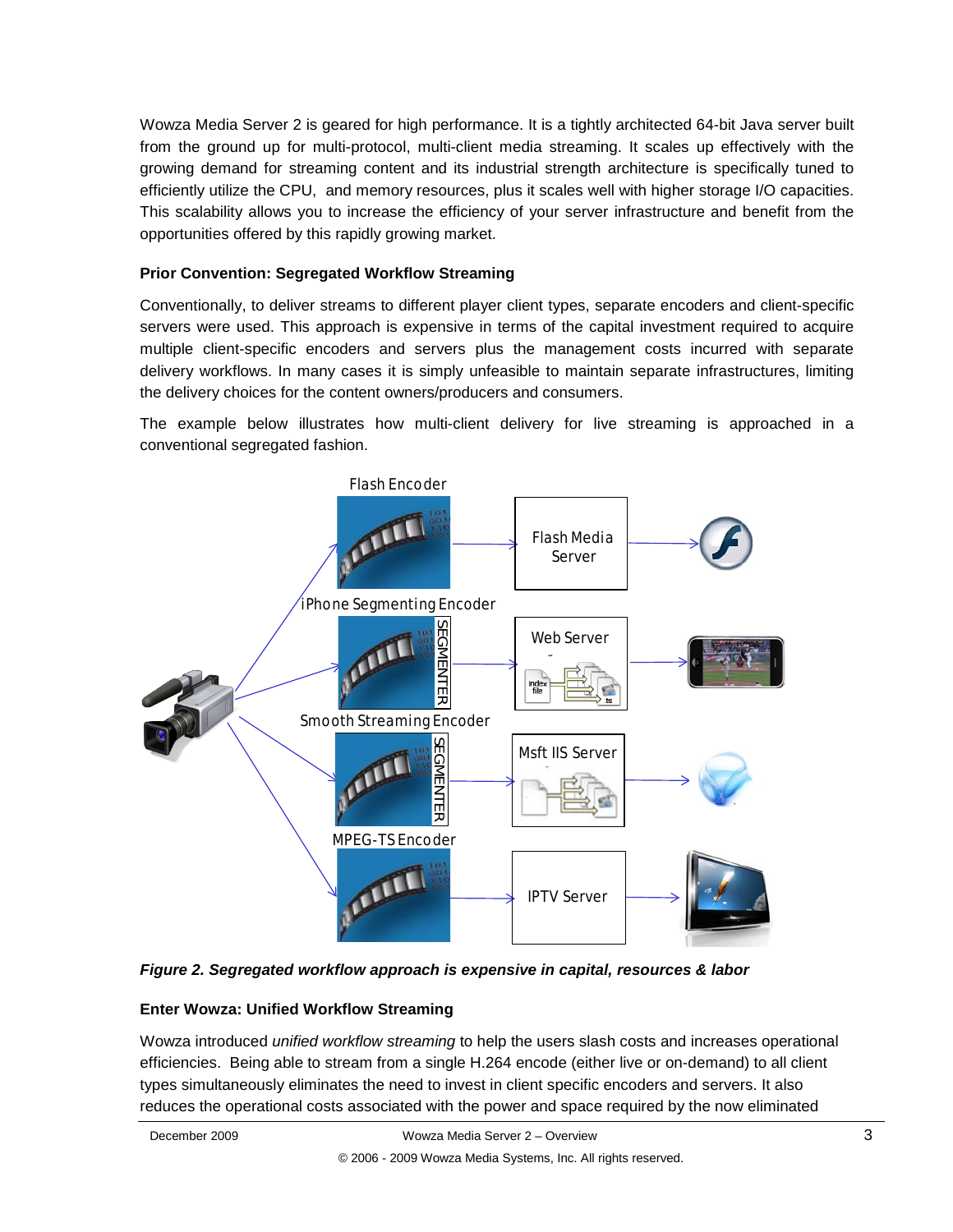equipment while minimizing management complexity by allowing your team to focus their product knowledge only on one set of encoders and one type of server.

With the Wowza Server you have a broad choice of conventional live RTSP/RTP, MPEG-TS and even RTMP encoders – no need for expensive specialized segmenting encoders. Additionally users save in storage costs as well my not having to maintain on-demand content in client-specific formats. For VOD, Wowza Server can stream simultaneously to multiple clients from a single MP4 (QuickTime) file.

Here is a illustration of a unified multi-client live streaming workflow enabled by Wowza Media Server 2:



<span id="page-7-0"></span>*Figure 3. Unified workflow approach: saves costs in encoding, servers & storage*

# <span id="page-7-1"></span>**Flash and Beyond**

### <span id="page-7-2"></span>**Real-Time Messaging Protocol (RTMP): Fully Interactive Flash Streaming**

Wowza Media Server 2 is a fully interactive Flash server. It communicates with the Adobe Flash player using the Real-Time Messaging Protocol (RTMP). It can deliver multi-bitrate live and on-demand media, data and remote procedure call information to and from the Flash player using RTMP. Additionally, Wowza Server supports features beyond media streaming such as: Shared Objects, video recording, video chat, remote procedure calls and more. Wowza Media Server 2 can deliver all video and audio formats supported by the Flash player.

Wowza Server implements five variants of the protocol required for Flash streaming: RTMP, RTMPE (encrypted RTMP), RTMPT (tunneling), RTMPTE (encrypted RTMPT) and RTMPS (RTMPT over SSL). RTMP is the base protocol and is the most efficient of the five variants. RTMPT is a tunneling variant of the RTMP protocol that can be used to tunnel through firewalls that employ stateful packet inspection. RTMPE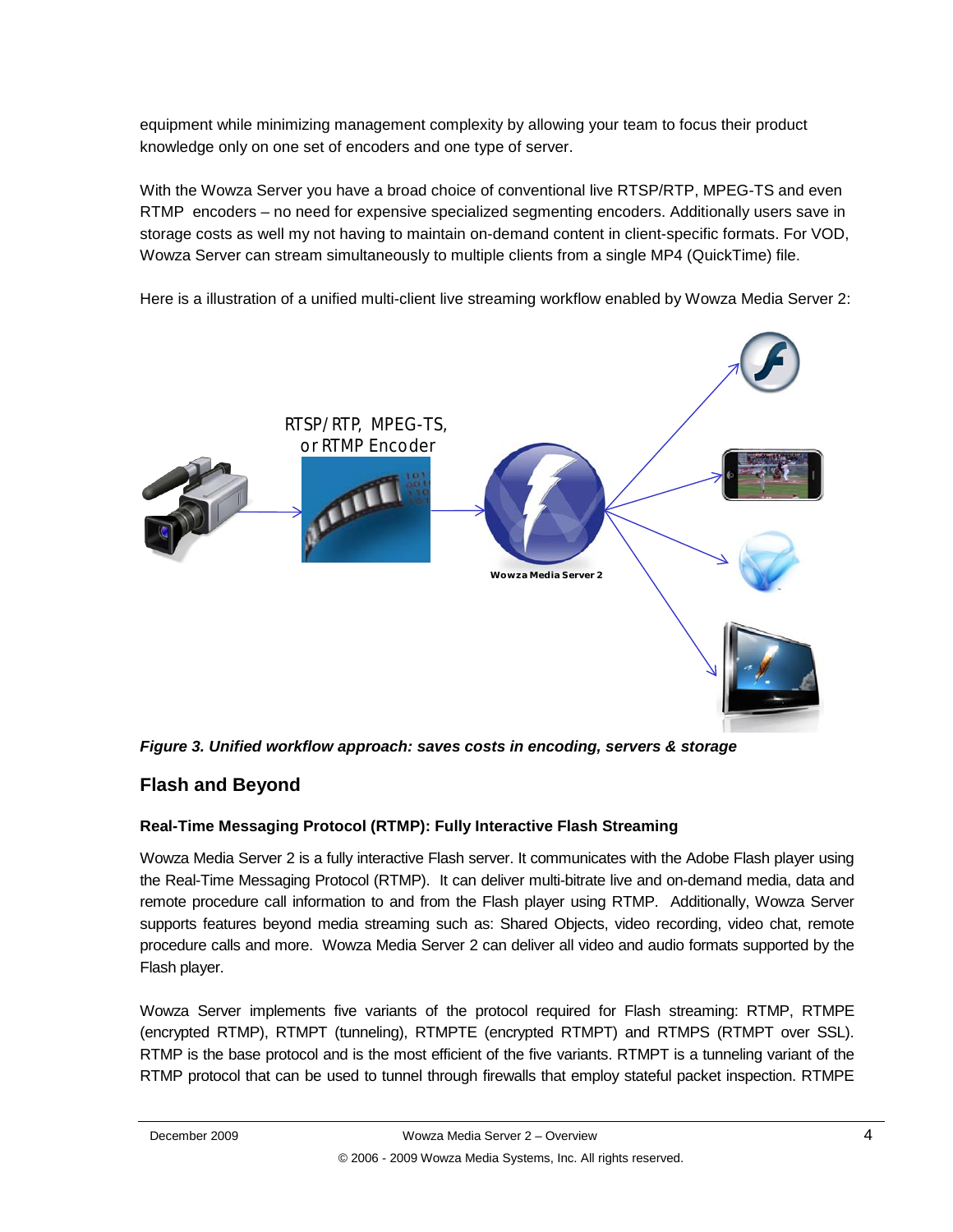and RTMPTE are encrypted variants of the RTMP and RTMPT protocols that secure the data being transmitted between the Flash player and Wowza Media Server.

Wowza Server also includes bi-directional support for Action Message Format (AMF) AMF3 and AMF0 for data serialization (AMF3 was introduced in Flash Player 9 and ActionScript 3.0).

### <span id="page-8-0"></span>**Apple HTTP Streaming for iPhone, iPod touch, QuickTime and Safari browser**

Wowza Media Server 2 provides adaptive bitrate live and on-demand H.264 video (baseline level 3.0 or lower), AAC and MP3 audio content to the iPhone/iPod touch (version 3.0 OS or greater), QuickTime player (version 10 or greater) and Safari browser (version 4.0 or greater) using the Apple HTTP Live Streaming protocol. Apple HTTP Live Streaming is a chunk based streaming protocol that uses HTTP for delivery. All media chunking and packaging necessary to deliver a stream using this protocol is performed by Wowza Server.

Wowza Server also supports the encrypted version of the Apple HTTP Live Streaming protocol which uses a 128-bit version of the Advanced Encryption Standard (AES-128).

### <span id="page-8-1"></span>**Microsoft Smooth Streaming: Delivery to the Silverlight player**

Wowza Media Server 2 can stream multi-bitrate live and video on demand H.264, AAC and MP3 audio content to the Microsoft Silverlight player using the Smooth Streaming protocol. Microsoft Silverlight is crossbrowser, cross-platform technology that exists on many personal computing devices. Smooth Streaming is also a chunk based streaming protocol that uses HTTP for delivery. All media chunking and packaging necessary to deliver a stream using this protocol is performed by Wowza Server so there is no need for an IIS 7 server.

### <span id="page-8-2"></span>**Real-Time Streaming Protocols: QuickTime, Mobile Devices and IPTV**

Wowza Media Server 2 can stream live H.264, AAC and MP3 audio content to players and devices that support the Real Time Streaming Protocol (RTSP), Real-time Transport Protocol (RTP) and MPEG2 Transport Stream protocol (MPEG-TS). This includes players and devices such as QuickTime Player, VideoLAN VLC player, IPTV set-top boxes and mobile devices.

Wowza Server can also accept incoming streams from encoding devices that use these same RTSP, RTP, and MPEG-TS protocols. Wowza Server supports RTP and MPEG-TS input and output over UDP as well as multicast. In addition, Wowza Server supports interleaved RTSP/RTP (which is where the RTP portion of the stream flows over the RTSP TCP connection) which enables RTSP/RTP to be delivered in network environment that do not allow UDP transmission.

### <span id="page-8-3"></span>**Broad Live Encoder, File Format Support**

Wowza Media Server 2 supports many video on demand file formats, including FLV (Flash Video - .flv), MP4 (QuickTime container - .mp4, .f4v, .mov, .m4v, .mp4a, .3gp, and .3g2) and MP3 content (.mp3). Wowza Server can accept live video and audio streams from a broad range of conventional encoders that support the RTMP, RTSP/RTP, native RTP and MPEG-TS transport protocols.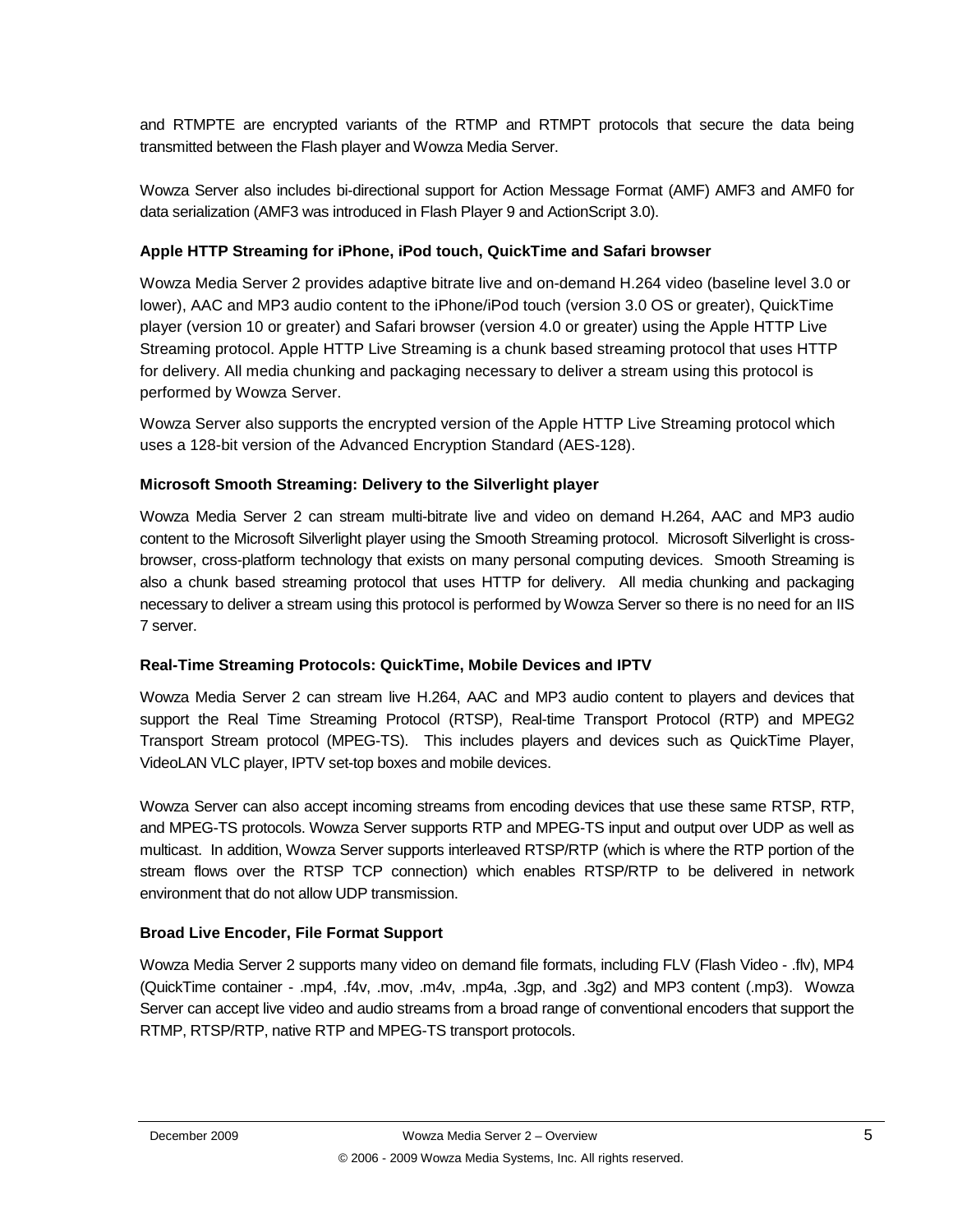Additionally, Wowza Media Server 2 can be used to re-stream SHOUTcast and icecast (MP3, AAC and AAC+) audio streams as well as IP Camera streams (H.264, AAC and MP3) to the supported player technologies.

<span id="page-9-0"></span>For details on supported encoders visi[t Wowza Media Server Forums: Live Encoders.](http://www.wowzamedia.com/forums/forumdisplay.php?f=24)

### **Live Stream Recording**

Wowza Media Server 2 allows you to instantly record any incoming live stream to either the Flash Video (FLV) or MP4 (QuickTime container) format. Recordable live stream source can be any compatible live video device, including webcams encoded through the Flash player, encoders, or IP cameras.

Live stream recording is particularly useful for offering video messaging services, such as video email, instant video feedback on Web 2.0 web sites, or for applications, such as surveillance, training or education, that require content archiving or later replay.

## <span id="page-9-1"></span>**Innovative Functionality**

### <span id="page-9-2"></span>**H.264 Everywhere**

H.264 is now supported by many so players and devices that it has become a de facto standard in the industry. Wowza lets you take advantage of the H.264 codec's ubiquity by being able to deliver that content over multiple protocols simultaneously and processing the payload as may be necessary for each of the transport protocols required by your chosen clients. For example, when streaming to the iPhone or Silverlight, special segmenting encoders are not required. Wowza Server takes care of properly segmenting standard encoded streams for HTTP delivery. You only need to encode once, and Wowza Media Server 2 delivers it everywhere.



<span id="page-9-3"></span>*Figure 4. Live H.264/HE-AAC streaming with non-Flash encoders (RTSP/RTP)*

### <span id="page-9-4"></span>**SHOUTcast Re-streaming**

Wowza Media Server 2 also expands the Wowza Pro platform's exclusive SHOUTcast (and icecast) restreaming feature beyond Flash to the iPhone, Silverlight and other clients. This gives web radio broadcasters, streaming services providers and content delivery networks who utilize SHOUTcast an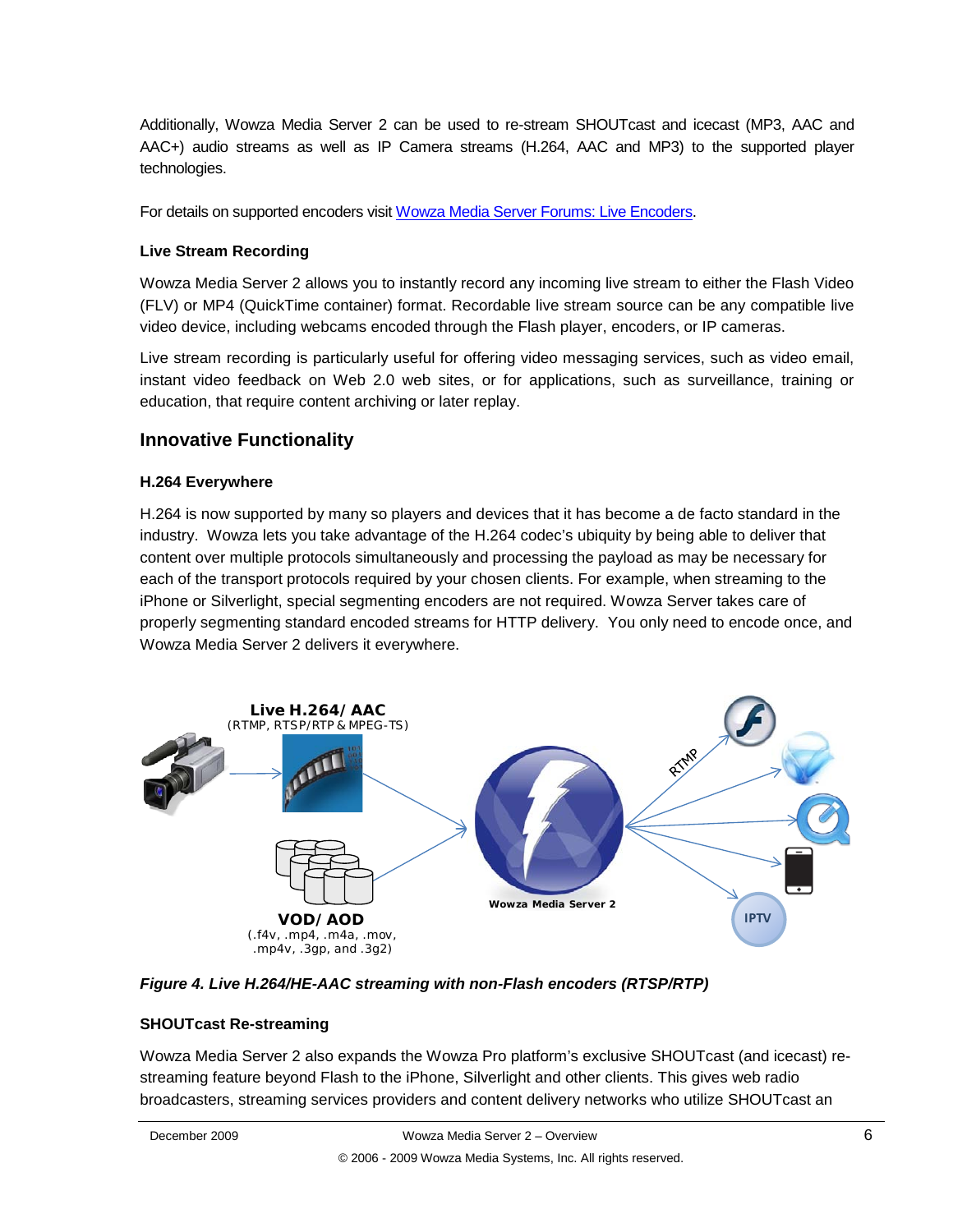even broader reach to audiences on the desktop, on the go and in the living room. This capability further simplifies audio delivery by eliminating the need to install SHOUTcast-specific players on every client machine and device. Wowza Server is also able to forward the embedded metadata such as song title and artist to the player clients.



<span id="page-10-0"></span>

### <span id="page-10-1"></span>**Streaming Security**

One of the main inherent advantages that streaming media has over progressive download is content protection and security. However, simply streaming your content does not always provide sufficient security against content intrusion, unauthorized diversion and stream ripping. Wowza Server provides several levels of protection to help guard your content against these threats. For Flash Wowza implements content URL protection, domain verification and link encryption (RTMPS, RTMPE, RTMPTE). In addition, Wowza's SecureToken methodology provides high level of content protection against spoofing threats like those posed by the Replay Media Catcher and similar streaming media interceptors. Additionally, AES-128 encryption is available for streaming to the iPhone.

### <span id="page-10-2"></span>**Future Extensibility**

Wowza Media Server 2 features a flexible custom module interface (API) which can be used to create custom stream types and extend server functionality with custom modules or integrate the server with backend and other systems.

The server can be extended by customers and partners by writing custom Java classes that are dynamically loaded at runtime.

### <span id="page-10-3"></span>**Embedding Potential**

Wowza Media Server 2 is implemented to be tight, small and embeddable. Its compact size offers an opportunity to expand the applications for the Wowza Media Server technology beyond the data center by embedding it with other software and hardware products ranging from network appliances, TelePresence/video conferencing systems to mobile and consumer devices.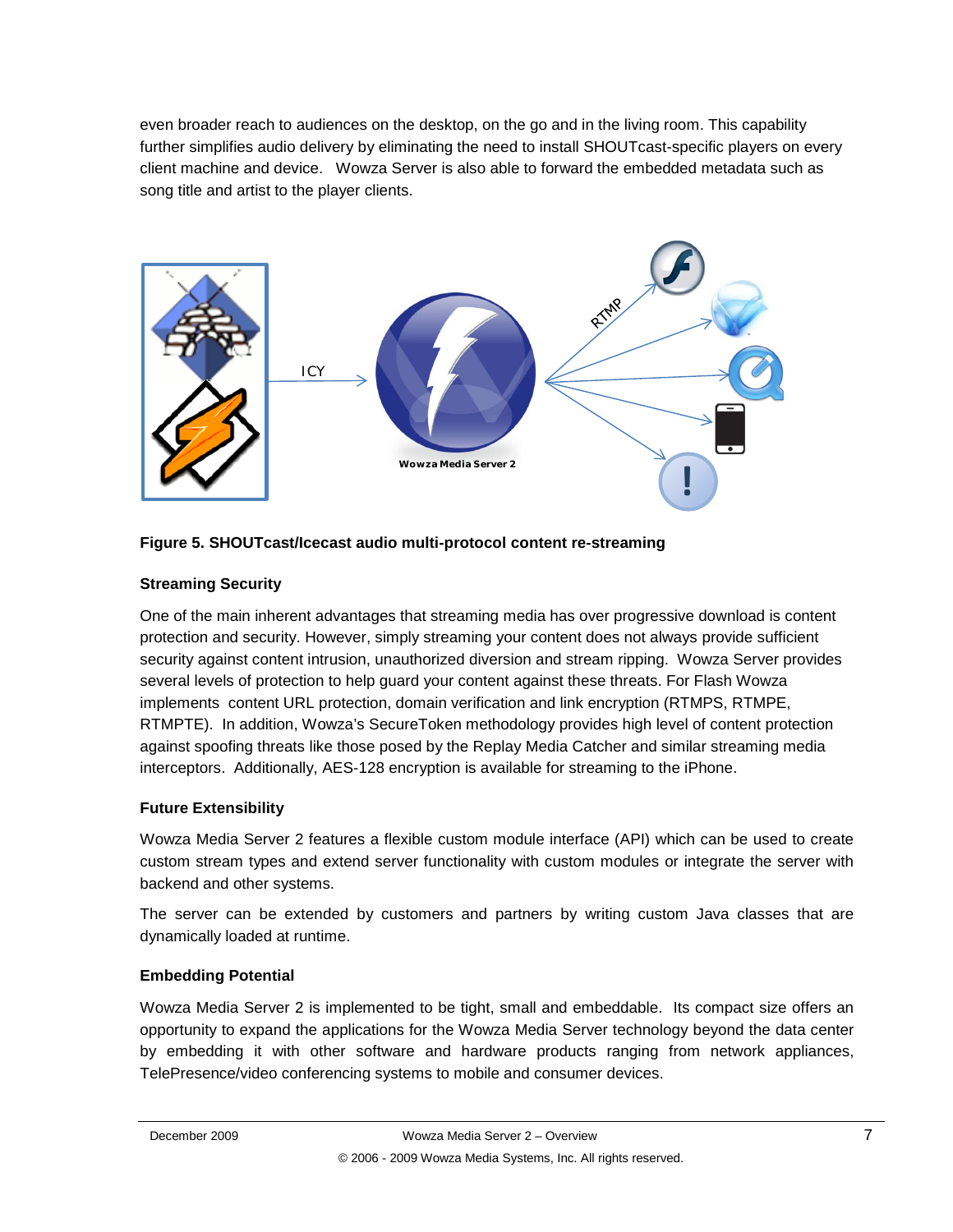If your company would like to integrate Wowza Media Server streaming capabilities with your hardware or software products, or otherwise partner with Wowza, please fill out our **Partner Request form**.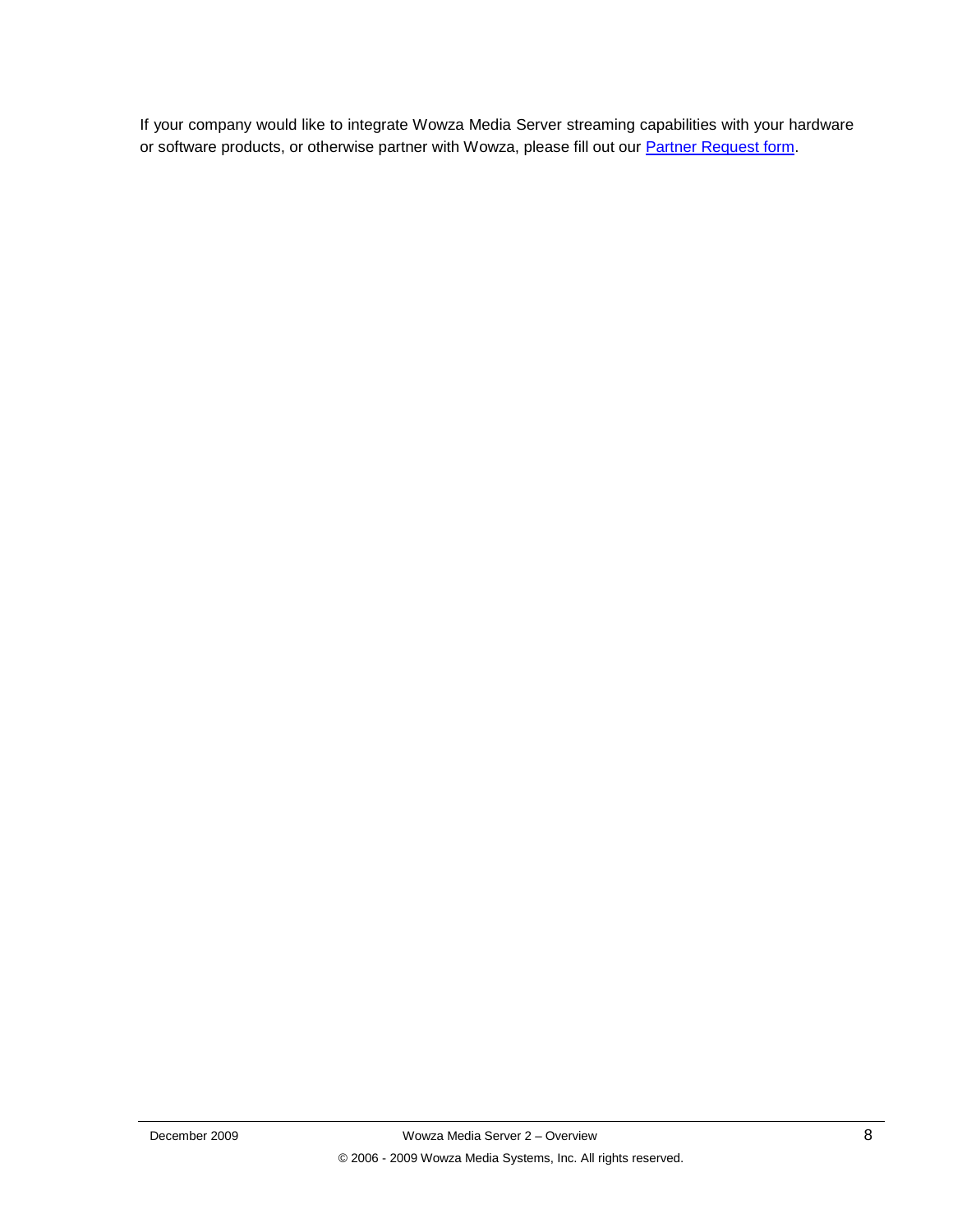# <span id="page-12-0"></span>**Infrastructure Grade Operation**

Wowza Media Server 2 is built to deliver infrastructure grade stability and operational robustness that is well suited for deployments of all sizes -- from the smallest site to the largest CDN.

# <span id="page-12-1"></span>**Cost-Effective Scalability**

Cost-effective scalability of server infrastructure for both on-demand and live content is one of the most important challenges you will face with the demand onslaught for streamed content. Wowza Media Server effectively solves this challenge with multi-dimensional scalability:

- Thanks to is full 64-bit multi-threaded capabilities, Wowza Server efficiently manages CPU, memory and disc I/O resources to get the most streaming out of available hardware.
- Wowza Server also provides features to scale the capacity for both on-demand and live content across multiple servers to virtually unlimited numbers of concurrent streams.

In fact, Wowza is first to reach a new record streaming performance benchmark of up to **10Gbps** for VOD and live media delivery using the Wowza Media Server software on qualified off-the-shelf server hardware, such as Sun Microsystems' 16-thread Intel® Nehalem® based x4270 server.

All of these components, paired with the lower operating expenses, allow you to scale effectively while enjoying a much lower TCO.

### <span id="page-12-2"></span>**Video on Demand Scalability**

Wowza Media Server 2 provides a capability to intelligently manage traffic loads across multi-server clusters and robust demand-based load balancing to ensure that on-demand (and live stream) loads will be distributed evenly across multiple servers without overwhelming your infrastructure. Wowza may also be used with custom GeoIP modules to provide CDN-style redirection to the most local server using a custom developed load balancing module.

### <span id="page-12-3"></span>**Live Streaming Scalability**

Wowza Media Server 2 includes the Live Stream Repeater functionality that allows live stream mirroring to multiple edge servers for delivery of streams to virtually unlimited audiences. Any Wowza Media Server node can be configured to act as a Live Stream Repeater (origin) or edge server or both, giving you the maximum flexibility with the licenses you purchase.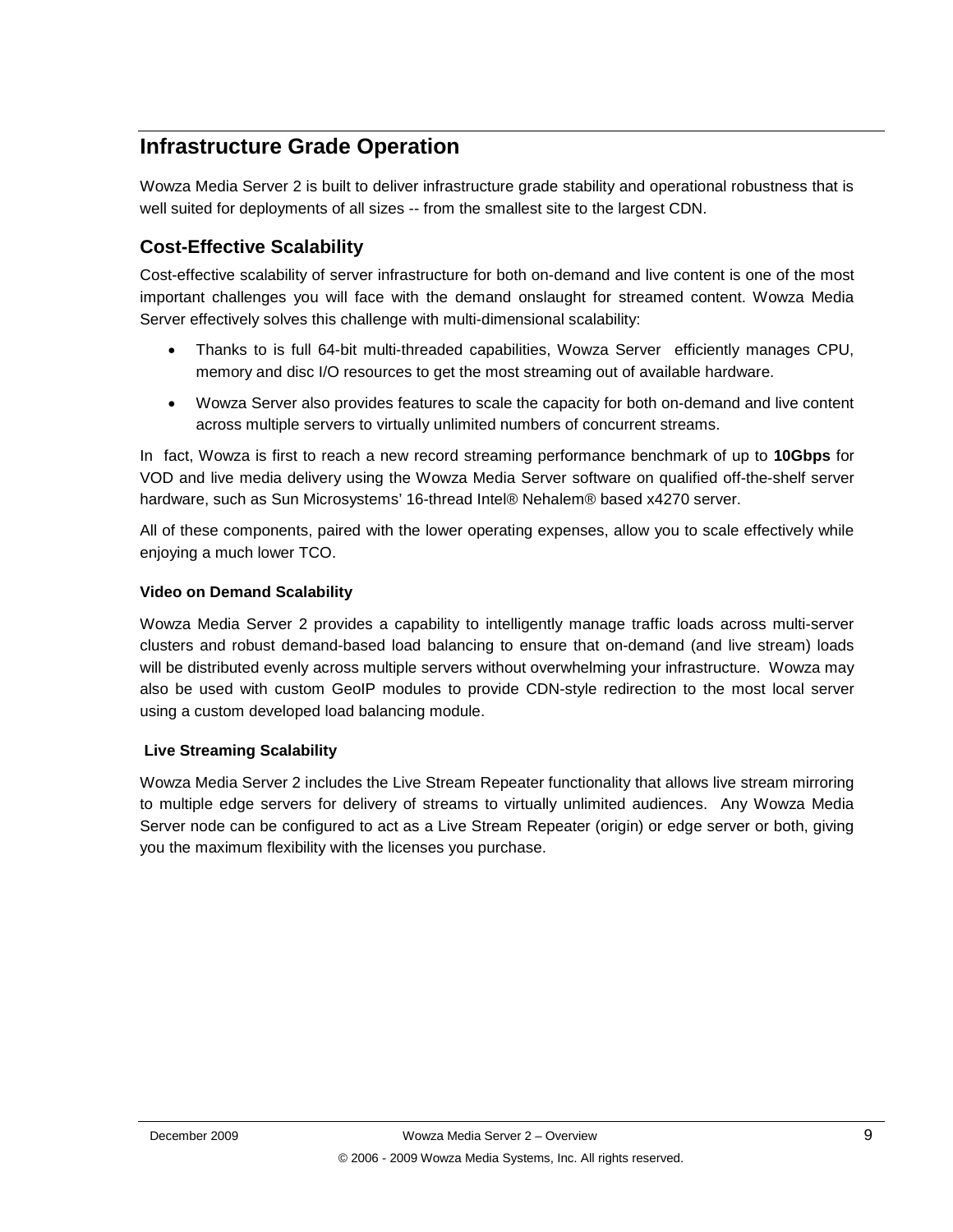

<span id="page-13-0"></span>*Figure 6. Unlimited streaming scalability for live and on-demand.*

# <span id="page-13-1"></span>**Support for More OS Platforms**

Wowza Media Server 2 can be deployed on any platform that supports the Java Runtime Environment. It is multi-threaded at its core and can take full advantage of the OS and Java's 64-bit capabilities. To simplify deployment, the following downloadable installation packages are available:

- Windows
- Linux RPM Red Hat Package Manager
- Linux DEB Debian Package Manager
- Mac OS X
- Linux/ /Unix/Solaris straight install using tar command

To download Wowza Media Server 2 installer for you specific OS visit [www.wowzamedia.com/store.](http://www.wowzamedia.com/store)

# <span id="page-13-2"></span>**Shared Services Ready**

For applications in shared hosting environment, Wowza Media Server 2 can be configured to run multiple virtual hosts or separate applications. Each of the virtual host environments has its own set of configuration files, application folders and log files. Separation by application offers similar benefits without the complexity of managing virtual hosts. Either approach enables a single server to efficiently serve multiple users in separate environments.

# <span id="page-13-3"></span>**Flexible Administration and Management**

Wowza Media Server 2 provides standards-based mechanisms that fit into existing management and administrative infrastructure. For event logging it uses the Java-based log4j logging system. By default the server is configured to log basic information to the console window and detail information in W3C Extended Common Log Format (ECLF) to log files.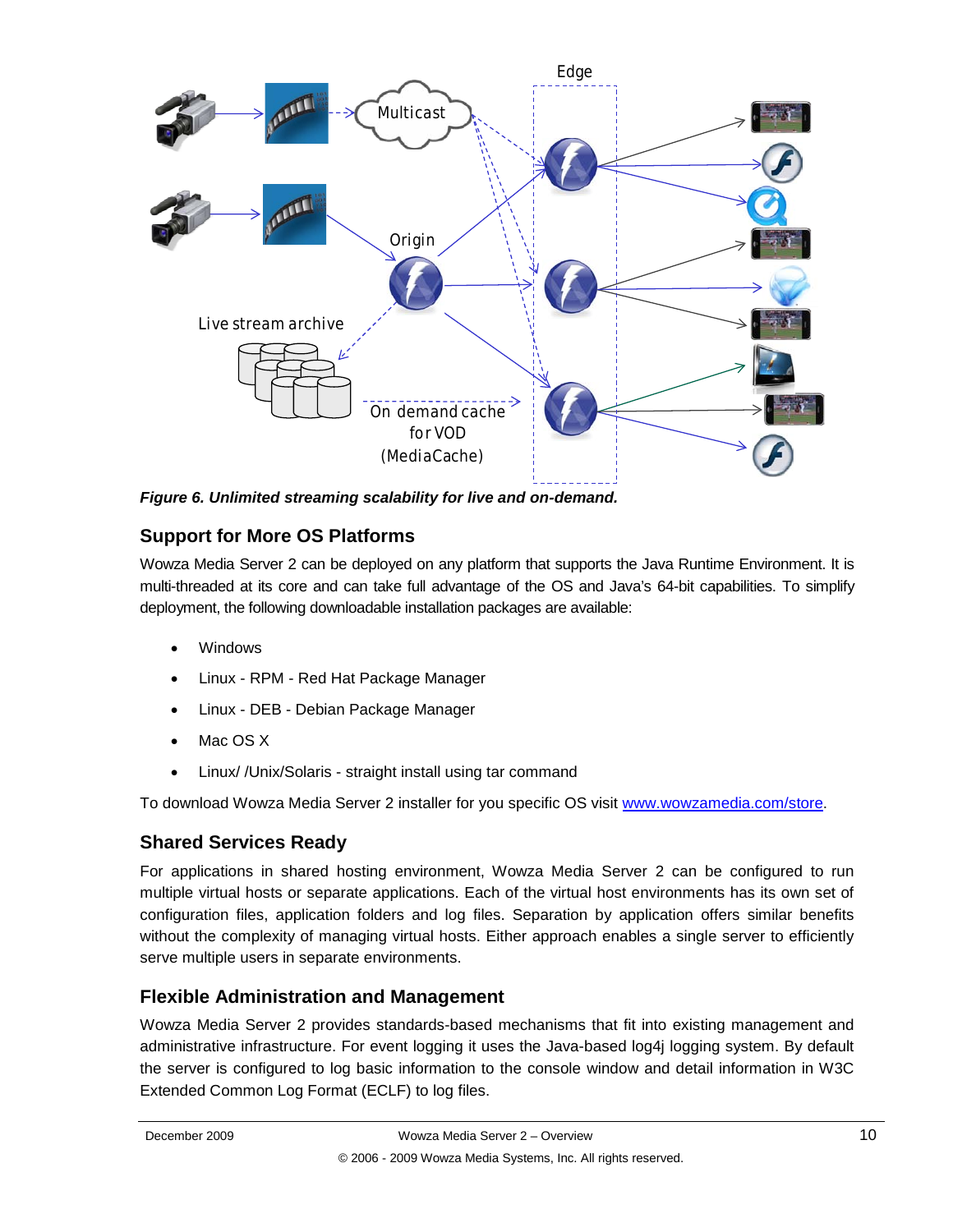

Wowza Media Server 2 uses the Java Management Extention (JMX) interface that works with the Wowza IDE JMX perspective and a variety of administation consoles and management systems, such as HP OpenView, IBM Websphere, BEA Weblogic and many others.

For simple administration you can use JConsole, available with most Java SDKs, or the open source MC4J browser, to monitor and control both local and remote servers. These administration consoles capture a wide range of data, giving you a detailed view of server performance, the status of applications, connections and virtual hosts, bandwidth utilization and more.

You can see the data as a snap shot or capture it over time to let you analyze and manage your operations effectively.

### <span id="page-14-0"></span>**Per-Session Logging for Complete Content Visibility**

Content providers and their customers need access to precise logging to see how their business is performing. This information is used for a variety of uses such as billing, to ascertain the users' behavior or see how a specific piece of content is performing. Wowza Server gives you complete visibility by providing the pre-session logging for all supported client types.

# <span id="page-14-1"></span>**Centralized Configuration Management**

To simplify the deployment and operation of multi-server environments, Wowza offers a free centralized configuration management utility. The utility includes examples with all the functionality needed for deployment. These examples can be easily extended to fit your specific environment.

### <span id="page-14-2"></span>**Standards-Based Backend Integration**

The Wowza Media Server 2 extensible Java API provides a wide variety of system integration options. This custom module interface can be used to integrate Wowza Media Server 2 with other systems directly through Java, Service-Oriented Architectures (SOAP), remote procedure calls (RPC) or the Java Native Interface (JNI).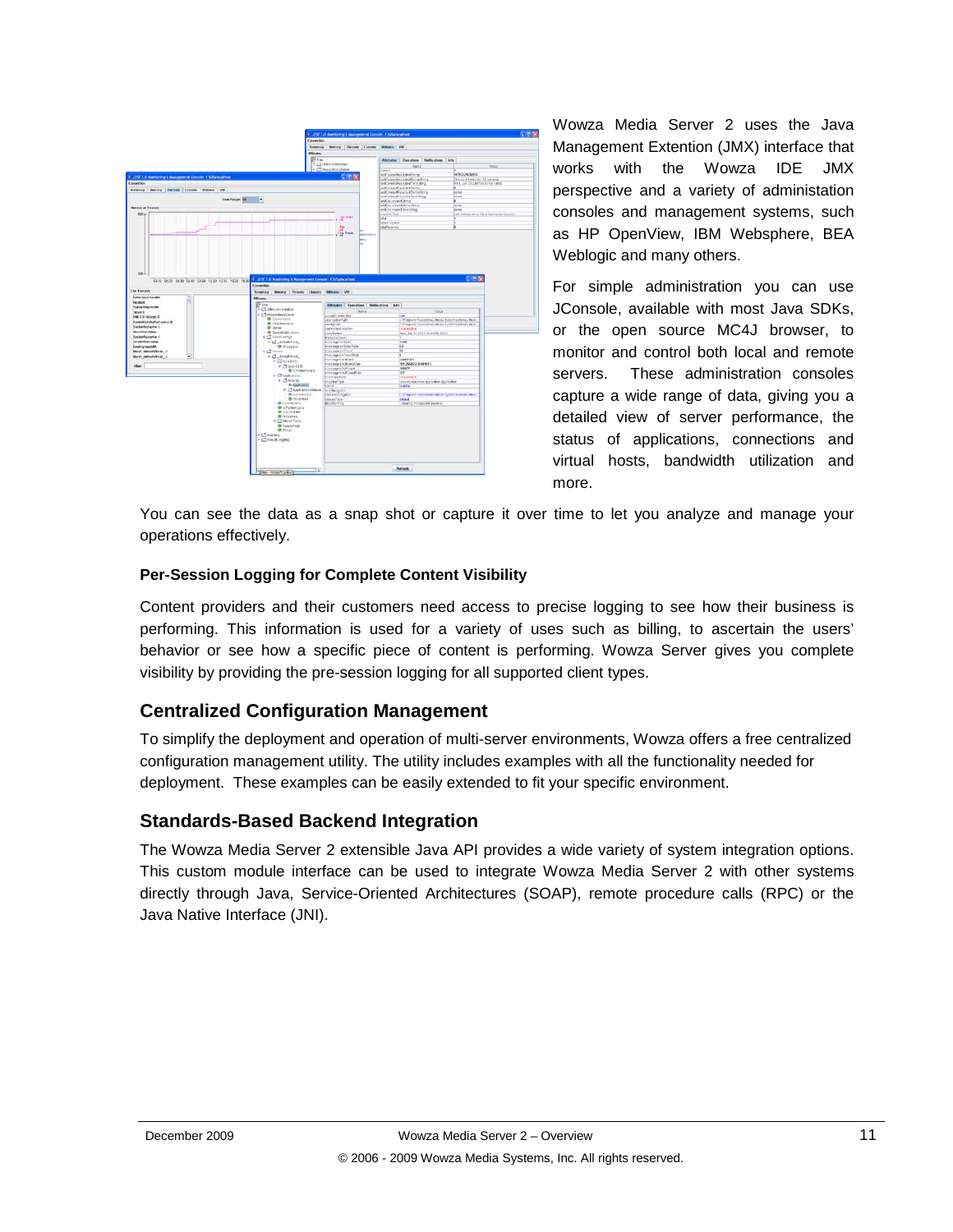# <span id="page-15-0"></span>**Wowza IDE - Free Integrated Development Environment**



To simplify and streamline the tasks of extending, configuring and managing Wowza Media Server we offer Wowza Integrated Development Environment (Wowza IDE), a free tool based on popular Eclipse application framework. Wowza IDE provides a rich integrated development environment that greatly simplifies the leap into the Java development world for Wowza Media Server users. It allows you to easily create, debug and validate your server-side code prior to deployment. Additionally, Wowza IDE includes Java Management Extensions (JMX) perspective for managing and monitoring Wowza Servers. Wowza IDE is available for the Windows and Mac OS X platforms.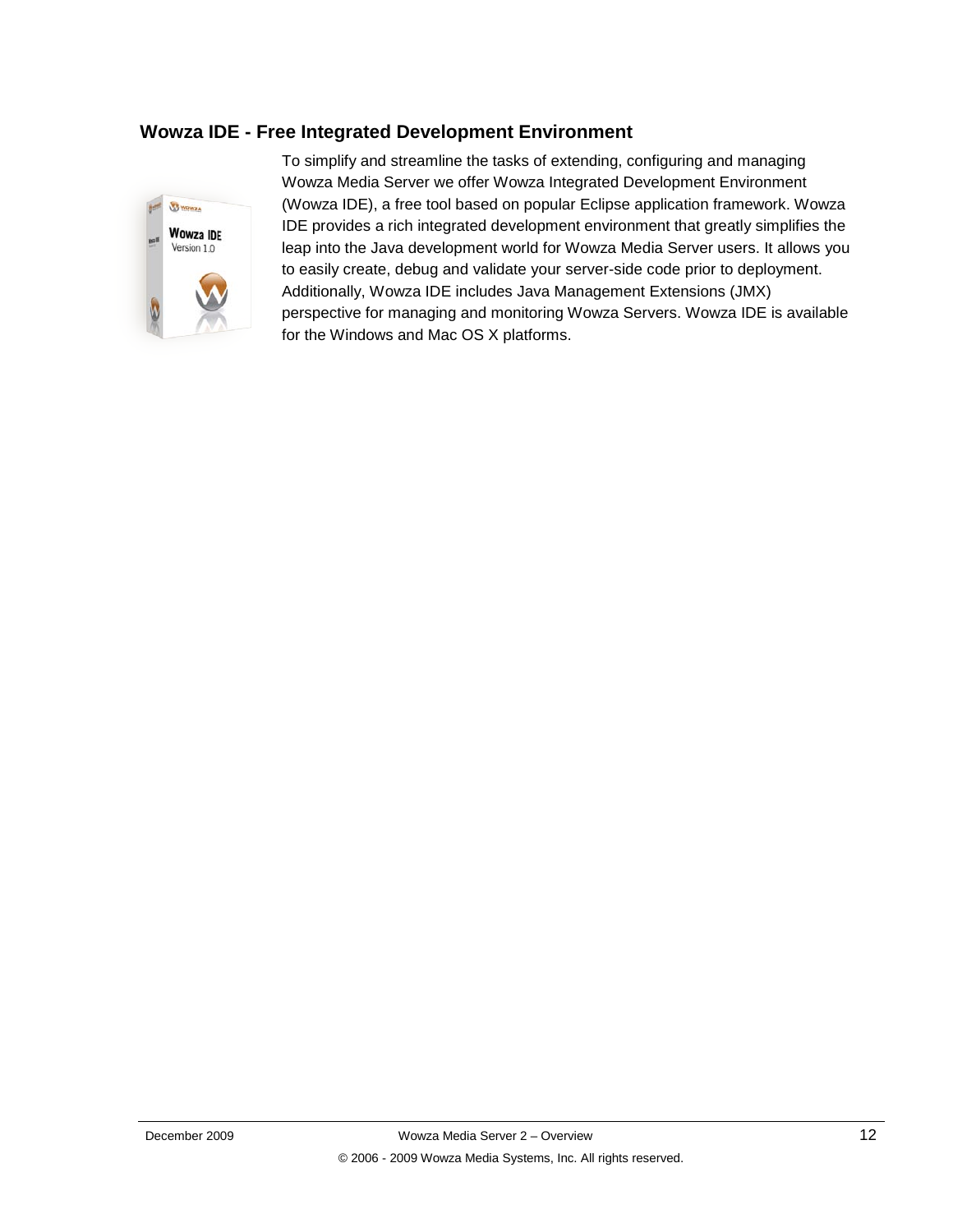# <span id="page-16-0"></span>**Deploying Wowza Media Server 2**

This section provides the basic information you will need to plan a Wowza Media Server 2 deployment.

## <span id="page-16-1"></span>**Wowza Media Server 2 Editions**

Wowza Media Server 2 is available in several editions. All Wowza Media Server 2 editions are licensed software products and require acceptance of an end user license agreement (EULA), which contains additional details, terms and conditions. For the most current pricing, volume discounts and to find out which licensing option is applicable to your specific business, please visit [www.wowzamedia.com/pricing.html.](http://www.wowzamedia.com/pricing.html)

In brief, the following licenses are offered:

- **Wowza Server Developer\***: This **free** edition is intended for developers and for noncommercial use, and provides the same functionality as Wowza Media Server 2 Subscription, except it is limited to 10 concurrent connection for Flash (RTMP), RTSP/RTP and MPEG-TS streaming and further restrict continuous streaming time duration for HTTP delivered streams to iPhone and Silverlight.
- **Wowza Server Evaluation**: This **free** license offers the same functionality as Wowza Server Subscription but is limited to 30 days of use for evaluation or pilot production deployment. Use is restricted to one time only, one license per customer. Other restrictions apply.
- **Wowza Server Subscription**: This standard license includes all the functionality for multiprotocol, multi-client streaming offered at a very economical monthly fee. Subscription licensees receive a single license key that can be used on multiple servers. You provide the hardware, bandwidth and management. All upgrades, even **full version upgrades are free!** This is a software only subscription.
- **Wowza Server Perpetual\***: This license offers the same functionality as the Wowza Server Subscription edition except a separate unique license key is required for each server. Full version upgrades are charged an additional upgrade fee. **Not valid for use by Service Providers**.
- **Wowza Server for Amazon EC2**: The same functionality as the Subscription edition combined with machine time on various Amazon EC2 instances and bandwidth at a very attractive price. This is the only type of license valid for use on Amazon EC2.

**Note:** While the Wowza Server Evaluation, Subscription, Perpetual and EC2 editions do not limit the number of connections, connection capacity will depend on your choice of hardware (or the Amazon EC2 instance) and specific application.

\*These licensing options are not available to service providers such as **content delivery networks (CDNs), streaming service and hosting providers**. Please visit [www.wowzamedia.com/service.html](http://www.wowzamedia.com/service.html) for additional details.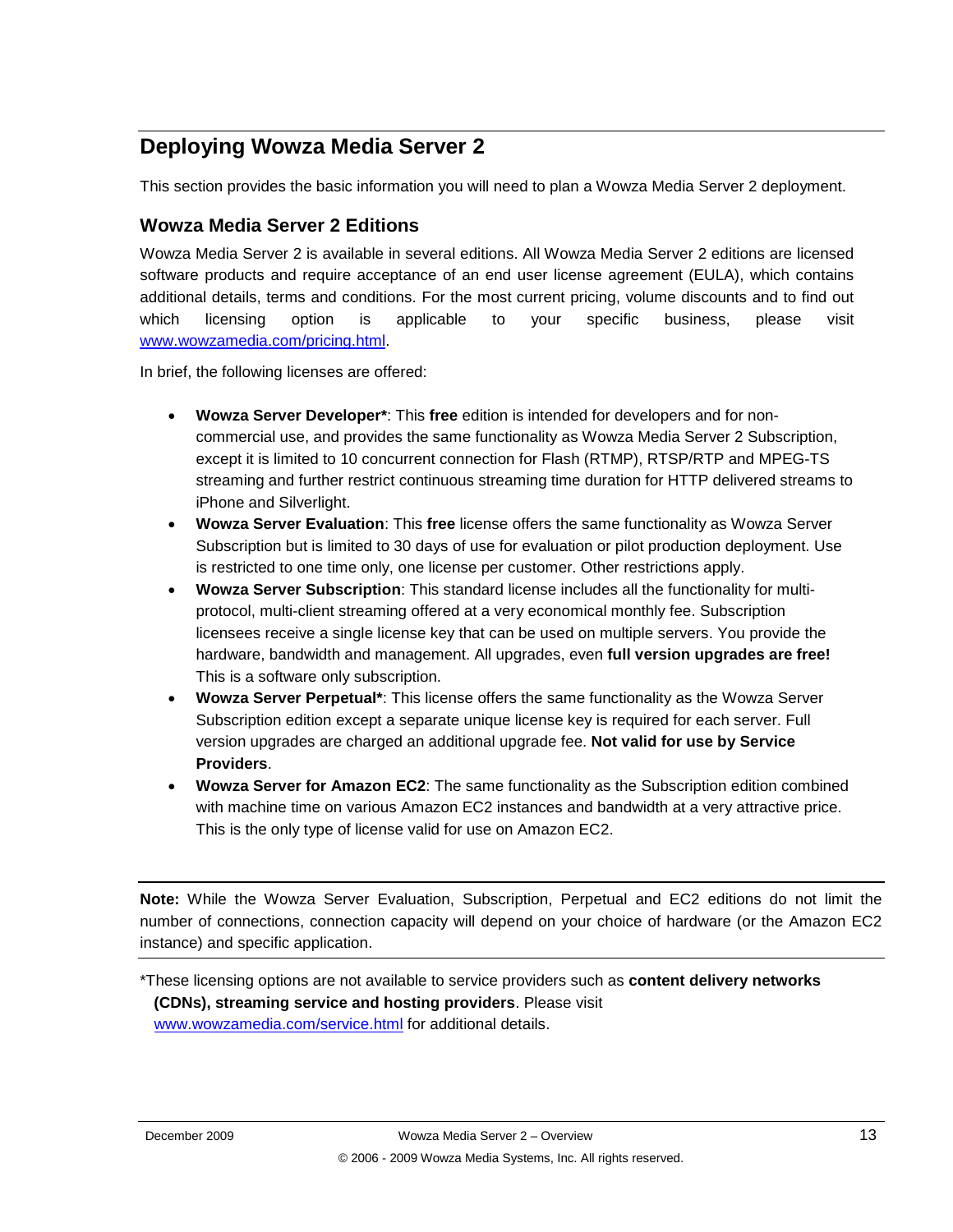# <span id="page-17-0"></span>**Application Examples**

Each download of Wowza Media Server 2 includes examples to assist you in developing and deploying your applications. A bandwidth checker, simple streaming, live streaming, video chat, video recording, fast play (Fast Forward and Rewind), SHOUTcast, and several other applications and module examples are included. Additional examples and packages are available on the Wowza forums – please visit [www.wowzamedia.com/forums](http://www.wowzamedia.com/forums) for more information.

# <span id="page-17-1"></span>**Selecting Hardware**

In video on demand applications, a lot of Wowza Media Server 2 performance is driven by the underlying system's I/O performance and will be limited by how fast the hardware can deliver the streamed file bits from the disk. To get the most throughput out of your hardware we suggest you use RAID 0 or RAID 10 configurations with as many disks as possible in the RAID array.

As a basic hardware configuration we recommend is a dual- or quad-core system with a minimum of 1 GB of RAM per core, a dual disc in a RAID 0 configuration and a Gigabit Ethernet interface.

Wowza Media Server 2 software is licensed for use on servers with up to 16 CPU cores. Please review the EULA for any limitations and restrictions.

# <span id="page-17-2"></span>**Installation Prerequisites**

Wowza Media Server 2 requires the Java 6 (a.k.a. 1.6) or later Runtime Environment (JRE). You can download the JRE free of charge. The [www.wowzamedia.com/support.html](http://www.wowzamedia.com/support.html) page provides links to sites where the JRE or Java Development Kit (JDK) downloads are available.

# <span id="page-17-3"></span>**Specifications**

Please visit [www.wowzamedia.com/specs.html](http://www.wowzamedia.com/specs.html) to see a summary of the Wowza Server specifications.

# <span id="page-17-4"></span>**Server Tuning**

To optimize Wowza Media Server software performance on production hardware, we provide a set of the suggested general tuning instructions on the [Wowza forums.](http://www.wowzamedia.com/forums)

# <span id="page-17-5"></span>**Wowza Media Server 2 Performance**

The performance of Wowza Media Server 2 depends on your hardware selection and the applications you intend to run. For example, on any given hardware configuration, connection capacity for video chat or live streaming applications will likely be higher than connection capacity for video-on-demand applications since disc I/O is less of a factor in the former examples.

On the properly configured modern multi-threaded servers, like Sun Microsystems' 16-thread Intel Nehalem based x4270, Wowza Server has demonstrated in lab tests the ability to deliver **up to 10Gbps** of streaming throughput for both the on-demand and live content.

Wowza offers a free Load Testing Tool to enable customers to benchmark the Wowza Media Server software performance on the hardware of their choice. To request this tool email to [test@wowzamedia.com.](mailto:test@wowzamedia.com)